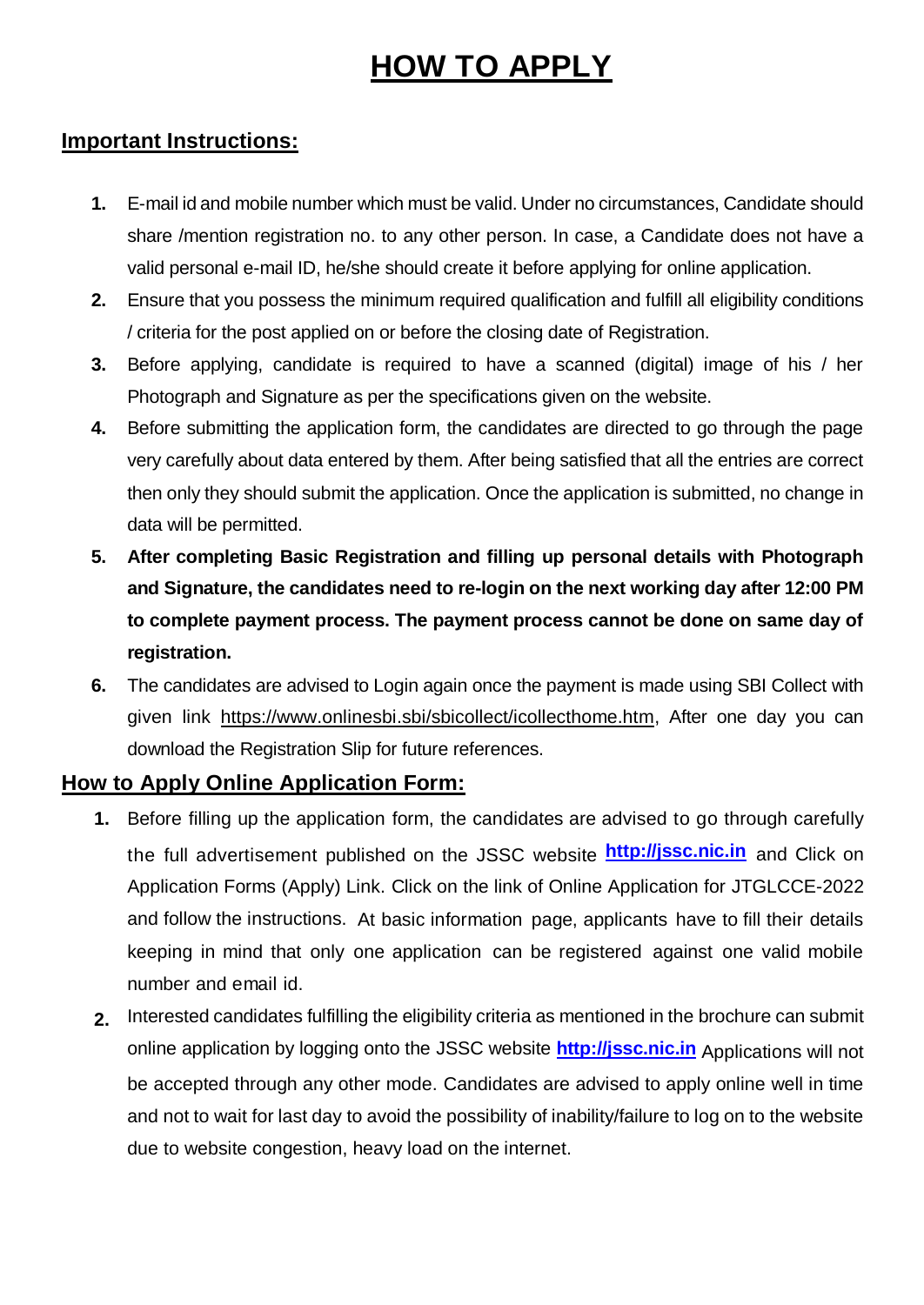- **3.** Before applying online, Candidate must ensure that they have valid e-mail id, Mobile Number, all essential Educational, Experience, Caste Certificates etc., scanned passport size colour photograph of maximum size 20-50 KB (.jpg format), signature of maximum size of 10-20 KB (.jpg format). The mobile number, e-mail-id entered in the application form should remain active till the recruitment process is over. No change in mobile number, e-mail-id will be allowed once entered. The JSSC will not be responsible for any loss of e-mail/SMS sent, bouncing of e-mail/SMS due to invalid/wrong e-mail id/mobile number provided by the candidate or due to any other reasons.
- **4.** After successful registration of your basic details, a system generated Registration number and password will be sent to the registered email id and SMS will be sent to the registered mobile number.
- **5.** After login, fill the further details regarding the post to be applied, personal and family details, Educational & Experience details, Caste, Correspondence address, Permanent address etc.
- **6.** Applicants will have to fill up Educational Qualification right from matric (10<sup>th</sup>) onwards as prescribed in the advertisement for successful registration. In absence of appropriate educational details as per the advertisement, candidature of applicants will be cancelled.
- **7.** After filling up all the details, the Candidates will have to press SUBMIT AND CONTINUE button to save the data, once saved, you cannot modify the data, so be sure before finally submitting the application. After final submission of application, you will be redirected to the payment page. You can pay the required application fee with Debit Card/Credit Card/Net Banking/Pre-paid card/Online Generated Challan through any SBI Bank Branch as per your convenience. All applicable service charges, bank charges etc. shall be borne by the candidate.
- **8.** After successful payment, you can upload your scanned photograph and signature. After successful uploading Signature and Photograph the process of online application will be completed.
- **9.** Print the registration form to ensure that the application has been successfully registered. Registration Slip, email confirming of registration, and proof of payment of application fee should be retained by the applicant for all future correspondence with the Jharkhand Staff Selection Commission, Ranchi.
- **10.** For any query you may contact through the below JSSC helpline numbers on any working day from **10.00 AM to 6.00 PM**
	- a. For Technical Assistance: **- +91-8521917622**
	- b. For Payment Related Issue: **- +91-7759914622**
	- c. E-mail:- **[helpdesk-jtg@jsscjharkhand.com](mailto:helpdesk@jsscjharkhand.com)**